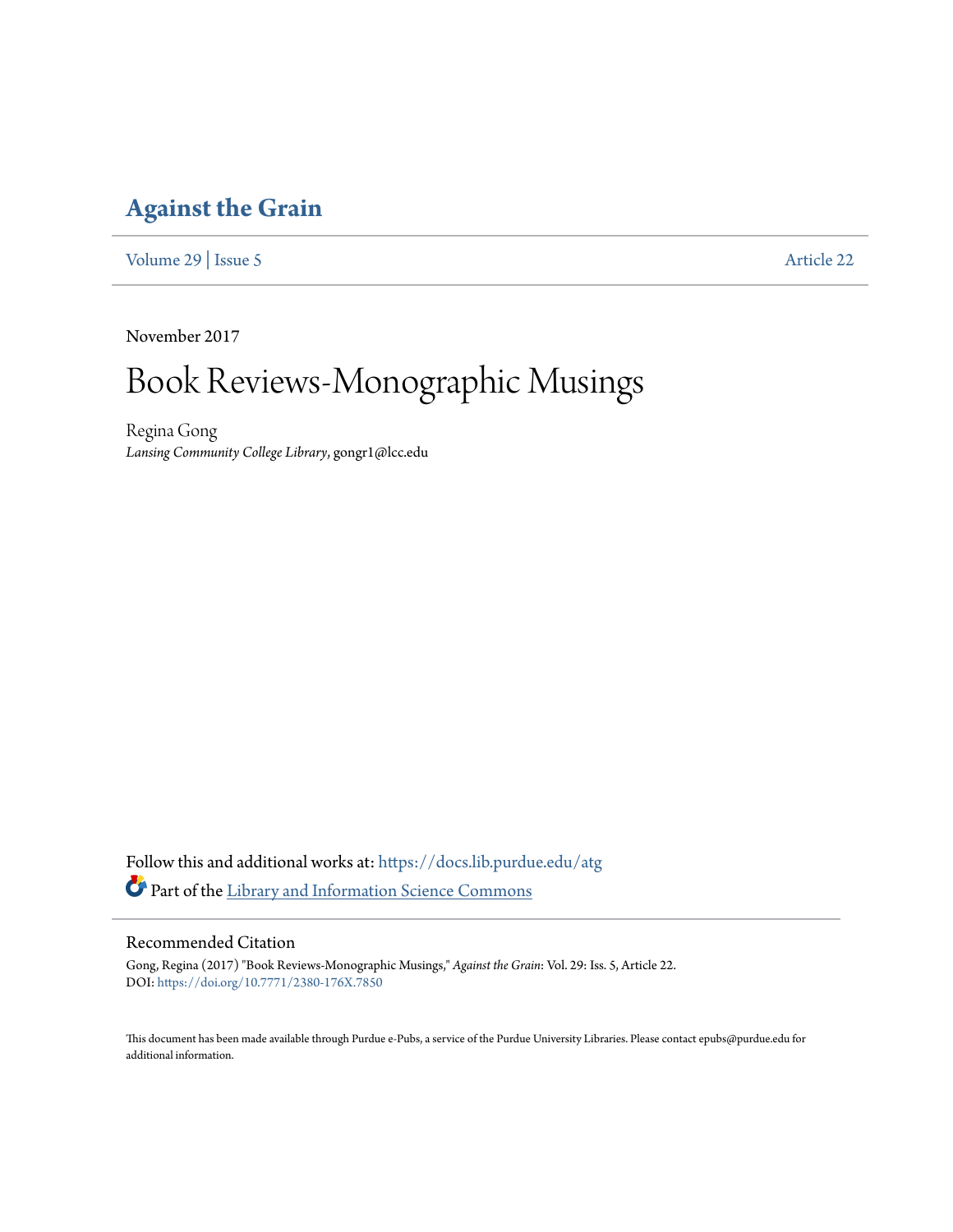#### **Endnotes**

1. **Bertozzi**, **Carolyn R**. "Ingredients for a Positive Safety Culture." *ACS Central Science* 2, no. 11 (2016): 764-66. 2. U.S. Chemical Safety Board. "Texas Tech University Chemistry Lab Explosion." Accessed May 15, 2017. *http:// www.csb.gov/texas-tech-university-chemistry-lab-explosion/*

3. **American Chemical Society**. Committee on Chemical Safety. *Creating Safety Cultures in Academic Institutions: A Report of the Safety Culture Task Force of the ACS Committee on Chemical Safety*. Washington, D.C.: **American Chemical Society**, ACS Joint Board/Council Committee on Chemical Safety, 2012. *https://www.acs.org/content/ dam/acsorg/about/governance/committees/chemicalsafety/ academic-safety-culture-report-final-v2.pdf*

4. Hazard Identification and Evaluation Task Force, Committee on Chemical Safety, **American Chemical Society**. *Identifying and Evaluating Hazards in Research Laboratories*. Washington, D.C.: **American Chemical Society**, 2015. *https://www.acs.org/content/dam/acsorg/about/governance/committees/chemicalsafety/publications/identifying-and-evaluating-hazards-in-research-laboratories.pdf*\*

5. **American Chemical Society**. "Hazard Assessment in Research Laboratories." Accessed May 15, 2017. *https:// www.acs.org/content/acs/en/about/governance/committees/ chemicalsafety/hazard-assessment.html*\*

6. National Research Council. Committee on Establishing and Promoting a Culture of Safety in Academic Laboratory Research*. Safe Science: Promoting a Culture of Safety in Academic Chemical Research*. Washington, D.C.: National Academies Press, 2014.\*

7. National Research Council. Committee on Prudent Practices in the Laboratory. *Prudent Practices in the Laboratory: Handling and Management of Chemical Hazards*. Updated edition. Washington, D.C.: National Academies Press, 2011.\*

8. Ibid. See also *https://sms.asu.edu/sites/default/files/ prudent\_practices\_in\_the\_lab\_2011\_national\_academies\_press.pdf*.

9. **Lunn**, **George**, and **Eric B**. **Sansone**. *Destruction of Hazardous Chemicals in the Laboratory*. 3rd edition. Hoboken, NJ: Wiley, 2012.\*

10. **Elsevier**. "Journal of Chemical Health and Safety." Accessed May 15, 2017. *http://www.sciencedirect.com/ science/journal/18715532*

11. **Hill**, **Robert H**., and **David C**. **Finster**. *Laboratory Safety for Chemistry Students*. 2nd edition. Hoboken, NJ: Wiley, 2016.\*

12. American Chemical Society, Joint Board-Council Committee on Chemical Safety. *Safety in Academic Chemistry Laboratories*. 8th edition. Washington, D.C.: American Chemical Society, 2017.\*

13. **Vereinte Nationen**. *Globally Harmonized System of Classification and Labelling of Chemicals (GHS)*. 6th rev. edition. New York: United Nations, 2015. Accessed May 15, 2017. *http://www.unece.org/trans/danger/publi/ghs/ ghs\_rev06/06files\_e.html*

14. Interactive Learning Paradigms, Inc. "Where to Find Material Safety Data Sheets on the Internet." Accessed May 15, 2017. *http://www.ilpi.com/msds/*\*

15. Occupational Safety and Health Administration, U.S. Department of Labor. "OSHA Occupational Chemical Database." Accessed May 15, 2017. *https://www.osha. gov/chemicaldata/*

16. **Pohanish**, **Richard P**., and **Stanley A**. **Greene**. *Wiley Guide to Chemical Incompatibilities*. 3rd edition. Hoboken, NJ: Wiley, 2009.\*

17. **Urben**, **P.G.** (ed.). *Bretherick's Handbook of Reactive Chemical Hazards*. 8th edition. Cambridge, MA: Elsevier, 2017.\*

\*Editor's note: An asterisk (\*) denotes a title selected for *Resources for College Libraries*.

## Book Reviews — Monographic Musings



Column Editor: **Regina Gong** (Open Educational Resources (OER) Project Manager/Head of Technical Services and Systems, Lansing Community College Library) <gongr1@lcc.edu>

*Column Editor's Note: It's that time of year again when librarians, publishers, and vendors converge and make a pilgrimage to Charleston. This is no doubt my favorite library conference for which I had the pleasure of attending five times in the last seven years. I'll be skipping this year for the second straight year though due to conflicting travel schedules yet again. I sure have missed all the fabulous food, restaurant hopping, and meeting friends who I always look forward to getting together in this charming city. I'm sure you all will have a fabulous time learning from the hundreds of concurrent sessions and keynote speakers lined up this year.* 

*Enjoy reading the books reviews we have for you in this issue. If you want to be a book reviewer as well, please just contact me at <gongr1@lcc.edu>. Until next time and happy reading! – RG*

**Radford, Marie L.** and **Gary P. Radford**. *Library Conversations: Reclaiming Interpersonal Communication Theory for Understanding Professional Encounters.* Chicago, IL: ALA, 2017. 9780838914847. xiv + 184 pages. \$75

Reviewed by **Corey Seeman** (Director, Kresge Library Services, Ross School of Business, University of Michigan, Ann Arbor)  $\leq$ cseeman@umich.edu>

In February this year, I had the opportunity to visit the Metropolitan Museum of Art in New York City. I searched their collection online prior to my visit and discovered that in Gallery 537, there was a decorative squirrel that I really wanted to see. When I arrived, I was disappointed to see that Gallery 537, and some close-by galleries of European Decorative Arts, were roped off that day. So I approached a security guard at the museum. This is very close to the exchange (as best as I can remember it):

Me: "Excuse me."

Security Guard (SG): "What." *(spoken as if crestfallen that I was not presenting him with an award, but a question)*

Me: After a modest pause, "I am hoping to view an artifact in Gallery 537, and  $-\ddot{}$ "

SG: *Cutting me off* "That doesn't help me at all."

Me: "Uhm...it's Gallery 537 — European Decorative Arts. And it is around the corner. It is closed off now. Do you know if it will be open later?"

SG: "I have no idea. But there is plenty of other art to look at."

And with that answer, I sheepishly moved on. I have no idea if the guard was like that every day, or maybe something really bad happened to him and he was in a terrible mood. The exchange has stuck with me for sure. What he said was factually true, but not very useful. The reason I am starting this review of a book on library communication with this story is because these types of exchanges can unravel all the good work that a library does day in, day out. Even with the best of intentions, the interaction that takes place between co-workers and with the end-users is where the function and reputation of a library are built, and lost. As libraries move into greater service roles, the value of good communication is critical for our overall success.

**Marie L. Radford** (professor at **Rutgers University's** School of Communication and Information) and her husband, **Gary P. Radford** (professor at **Fairleigh Dickinson University** in the Department of Communication Studies) have written a fantastic book that gets to the core of the communication issues we have in libraries. The **Radfords** have created a very accessible and useful work that explores both interpersonal communication within the library and external communication with our patrons. They balance between communication theory and library practice in this well-documented work.

The book is structured in two parts. The first part explores interpersonal communication (focusing on the way that library staff interact with each other).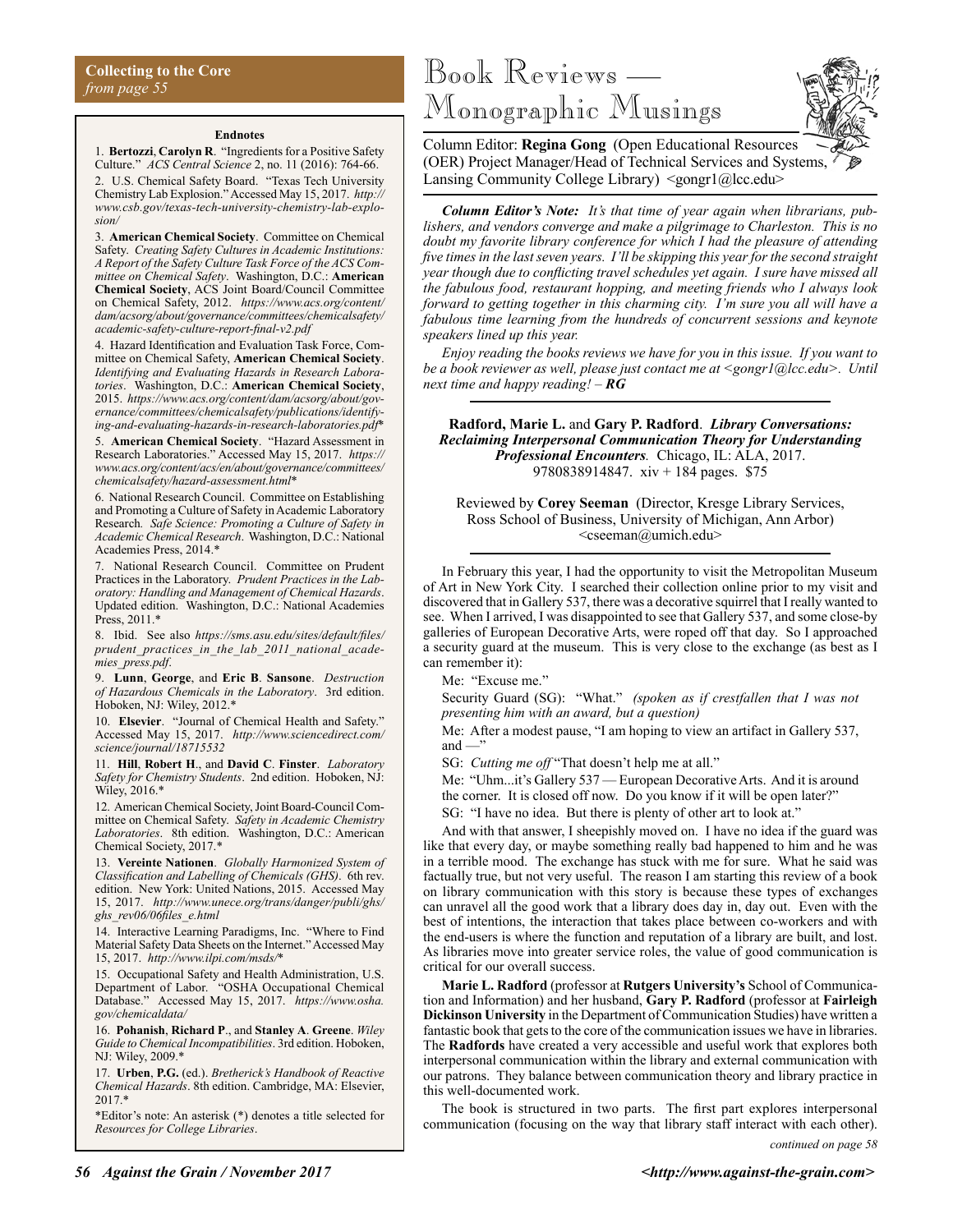### **Book Reviews** *from page 56*

This has some elements of managerial communication, but much of it stems from communication between peers. The second part explores communication between the library staff and our patrons, with a focus on reference transactions. The authors do a great job of working with chat reference exchanges that can be explored to reveal both problems and successes. With both of these sections, the authors showcase the key writings and thinkers of communication theory including **John Locke** and **Erving Goffman (**among others).

The interpersonal communications skills showcased in the first part provide a great understanding of good communication principles that can be used in all our interactions. Chapter three "Relational View of Interpersonal Communications" does a great job of stressing the need for mutual understanding — a key for any success in how we communicate. They even draw examples from **Raymond Chandler's** Philip Marlowe (the great detective) through the 1949 novel, *The Little Sister*. While we in libraries do not often emulate **Marlowe** in our interactions, the exploration provides an interesting way to dissect our conversations.

The second part focuses on reference interactions and in here, the authors do a great job in discussing what constitutes successful interactions with our users in both face-to-face and virtual conversations. The authors provide good examples of interactions that take place at both circulation (or access services) and reference services. They provide a number of chat interactions and analyze what went well and what went poorly. Of particular use is an exchange that took place where clearly both sides were frustrated. The student did not articulate what he or she was looking for and the librarian did not engage in a way to make a meaningful connection. While many of us have been on those types of transactions, they typically end with the student thinking the service is useless and the librarian wishing the student knew what he or she wanted. The line by line analysis provides the reader with both the traps and where the conversation could have been saved.

I found this to be an outstanding book, especially for library administrators and those who manage any public service operations in a library. In my resource-sharing based rating system, this is a book that I would definitely want on my personal or library bookshelf. It's a great read and will help many people better understand the keys to good communications between library staff and with our public.

**Oliver, Gillian** and **Harvey, Ross**. *Digital Curation*. 2nd ed.Chicago, IL: Neal-Schuman, 2016. 9780838913857. 240 pages. \$88

Reviewed by **Ashley Fast Bailey** (Director, Collection Development and Workflow Solutions, Midwestern and Southeastern U.S., GOBI Library Solutions) <abailey@ybp.com>

**Gillian Oliver**, Associate Professor at the School of Information Management at **Victoria University of Wellington**, and **Ross Harvey**, Editor of the *Australian Library Journal* and Adjunct Professor in Information Management in the School of Business IT and Logistics at **RMIT University**, have completely revised the first edition of *Digital Curation*. In the second edition of this guidebook there are new tools, completed project results, and the coverage of new initiatives that have arisen in digital curation. The work remains consistent with the first edition, but with the updates and revisions there is a lot of new and unique content. **Oliver** and **Harvey** divide the work into three main sections: the scope and initiatives of digital curation, key requirements for digital curation, and the digital curation lifecycle in action.

In the first part of *Digital Curation*, **Oliver** and **Ross** provide a broad context of digital curation. This section is divided into four chapters and outlines why there is a need for digital curation, what it is, initiatives, and the current and changing landscape of digital curation. In addition to laying this groundwork on the topic, three conceptual models are introduced. The **Digital Curation Centre (DCC)** Curation Lifecycle Model is the main focus and theme throughout the work. The last portion of these first four chapters defines data.

The second part of *Digital Curation* covers key requirements for digital curation. This section is also divided into four chapters covering the Full Lifecycle Actions: curate and preserve, description and representation information, preservation planning, and community watch and participation. These chapters go over the key points of each of the Full Lifecycle actions in detail. Topics in this section include the need for descriptive information and preservation metadata, policies related to this, planning for preservation and policies, and keeping all things up to date. Tools and tips are given throughout this section that make the information outlined in these chapters very practical.

The third part of this work follows the **DCC** Curation Lifecycles Model's Sequential Actions. Each chapter in this section focuses on one of the Sequential Actions. Starting with the first action of conceptualization, moving along to the second action of create or receive, then wrapping up with the final five actions of appraise and select, ingest, preservation, store, and access, use and reuse. In this final part of *Digital Curation*, **Oliver** and **Ross** discuss the importance of each of these seven activities associated with the sequential and occasional actions of the **DCC** Curation Lifecycle Model. Each chapter contains key points and reviews to go along with the description and discussion of the actions.

*Digital Curation* provides examples and practical applications throughout each section to illustrate and further explain all the key concepts in this work. **Oliver** and **Ross** write in a very clear and easy to follow manner. Even one with little knowledge of digital curation can pick up this work and probably gain a good understanding of topics and issues associated with the topic. Furthermore, this work includes best practices and resources to draw on and provides a very practical guidebook to digital curation in today's library landscape.

**Burkhardt, Joanna M**. *Teaching Information Literacy Reframed: 50+ Framework-based Exercises for Creating Information-Literate Learners*. Chicago: Neal-Schuman, 2016. 9780838913970. 182 pages. \$58

Reviewed by **Leslie D. Burke** (Collection Development & Digital Integration Librarian, Kalamazoo College Library) <Leslie.Burke@kzoo.edu>

In the last couple of years, I have seen plenty of listserv traffic about the *ACRL Framework for Information Literacy* replacing the *Information Literacy Competency Standards for Higher Education* that librarians had come to rely on and use to guide their instruction sessions. Many expressed frustration that the new Framework "kicked the slats" out from current teaching programs and made it harder for institutional partners to grasp the revised concepts and support library teachers.

Librarians who feel a bit lost about how to create instruction sessions supporting the **ACRL** Framework should find **Ms. Burkhardt's**  work very helpful. Her introduction states, "The *Framework* offers a description of the expert in information literacy but does not provide a roadmap to show how that person became an expert," (p.xiii). The author intends for this work to help librarians make the concepts and thresholds of the *Framework* more practical for librarians and provide some suggestions on how to get the learners to the point of achievement.

The first chapter, "Decoding the *Framework for Information Literacy*," provides a clear synopsis of the history of **ACRL's** move away from the competency standards and toward a more theoretical approach and descriptions of what an information literate person would know and do in their search for answers. **Burkhardt** presents the six threshold concepts that information literate individuals attain when they are literate, but as she says, they do not provide instructors with the methods to get students to those goals.

Chapters two through seven address each of the six threshold concepts: Scholarship as Conversation, Research as Inquiry, Authority, Information Creation as a Process, Searching as Strategic Exploration, and Information Has Value. Following each of the chapters, **Burkhardt** has included up to ten different exercises which provide relevant learning experiences to help instructors find practical ways to teach some of the

*continued on page 60*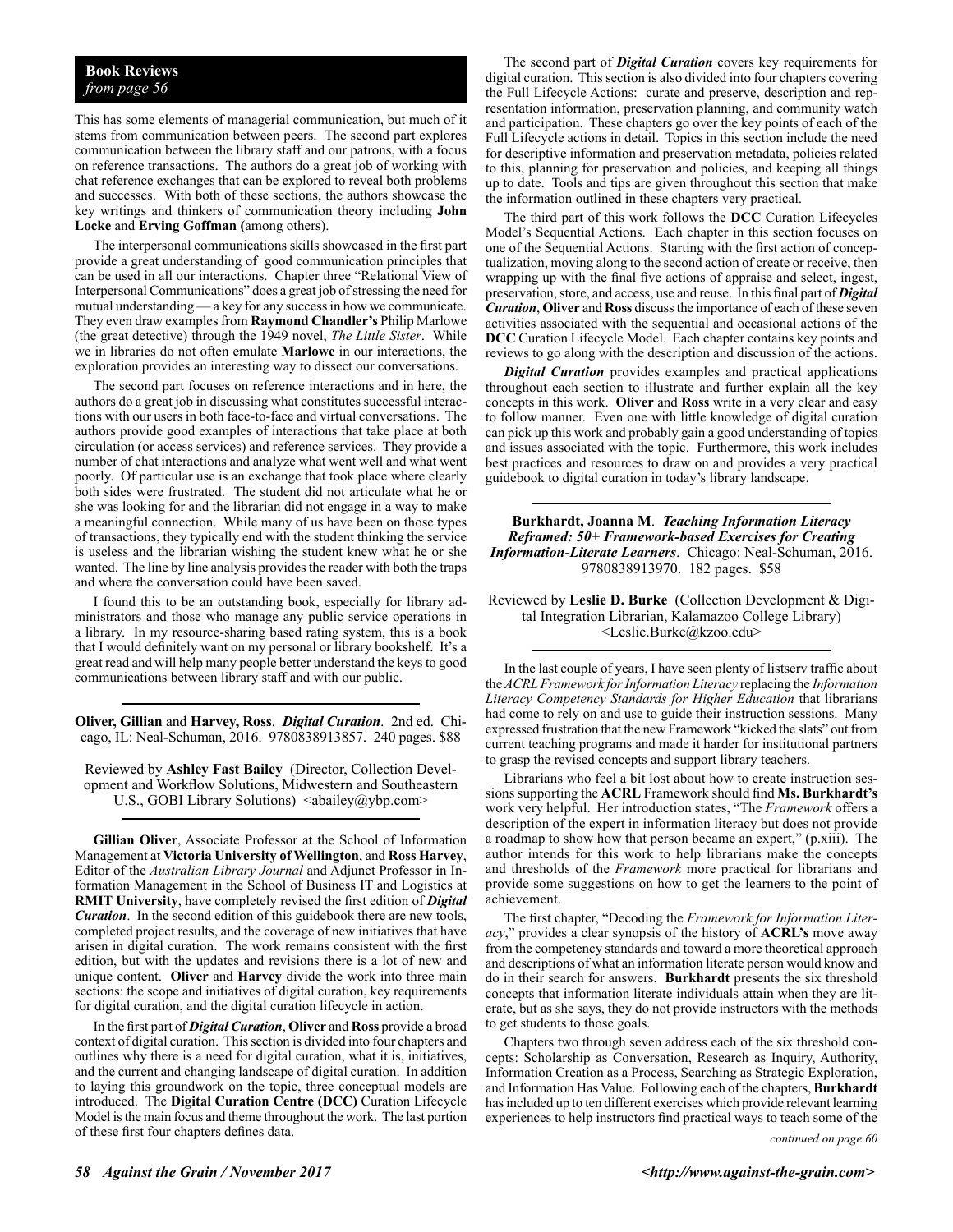### **Book Reviews** *from page 58*

skills that lead to the accomplishment of that concept. The exercises are typically short and easily implemented, and a teacher may choose the particular lesson goal they wish to impart.

In the chapter "Creating Exercises, Rubrics, Learning Outcomes, and Learning Assessments," it begins by discussing theories of learning and memory and various tools that can help an instructor ensure that the lessons employed are more likely to move from short-term to long-term memory and become part of their students' behavior patterns.

This book concludes with three appendices: the actual *ACRL Framework for Information Literacy for Higher Education*, a Background of the Framework Development, and Sources for Further Reading. A detailed bibliography and index follow the appendices.

I found **Joanna Burkhardt's** work to be very practical and well-organized, and it helped me understand the *ACRL Framework* in a much better light. I now feel like I can help students achieve those literacy goals. One of the best features is the quick list of Exercises on page ix, with the number and title of the activity and the page number. When you need to address a learning need or goal quickly and find a proper exercise to talk about even in a class session, this list will be quite helpful. I plan to keep this volume handy.

**Rossman, III, Edmund A**. *40+ New Revenue Sources for Libraries and Nonprofits*. Chicago, IL: ALA Editions, 2016. 9780838914380. 231 pages. \$65

Reviewed by **Christine Fischer** (Head of Technical Services, University Libraries, University of North Carolina at Greensboro) <cmfische@uncg.edu>

Seeking external funding may be a new experience for many librarians. Where do you start? What are the options? Who do you approach? This book offers the background and methods of fundraising needed by librarians and staff at nonprofits who lack professional training in seeking revenue beyond the organization's established budget. **Rossman** writes from experience; he has gained expertise as an adult services librarian at the **Shaker Heights (OH) Public Library** as well as by coordinating sponsorship campaigns in broadcasting. The depth and range of strategies he presents attest to his familiarity with approaches to raising money for libraries and nonprofit organizations.

The book is divided into two sections with the first being nine foundational chapters that provide background information covering topics that include understanding the context of library fundraising today and lessons that can be learned from the public broadcasting model. To clarify concepts, **Rossman** provides definitions of advertising and fundraising terminology, and he details how to establish policies and work within existing policies of the institution or local government. The text is interspersed with highlighted tips and exercises that provide suggestions on how to gather data that can help an organization conduct environmental scans of media use in the community or determine potential product categories for advertising locations based upon LC classifications. The author describes contracts and legal issues, and recommends an order for procedures that provides guidance in confidently taking action. Case studies on such topics as crowdfunding provide real world examples of library activities. The frank, practical suggestions offer a structure that will help librarians and other professionals establish a plan for their libraries or nonprofits.

The second part of the book is composed of forty-two methods of generating revenue in order alphabetically from Advertising in Newsletters to Vendor Shows. Naming rights are a typical means of acquiring funding, and **Rossman** provides details on a variety of options such as buildings, areas within the collection, furniture and rooms. While those may be familiar opportunities, the specifics he offers ensure that the agreement on terms serves both the sponsor and the organization. Meeting the needs of the user community is a strong motivation for seeking funding. Charging stations for electronic devices and passport services conveniently available on site, for instance, generate income

while serving users. Readers of this title can evaluate options for incorporating creative and unexpected ideas such as cell tower leasing and medical services partnerships. Creating new revenue streams by setting up agreements with individuals, businesses, and foundations gives the library greater flexibility in the services and resources that they offer.

For each method **Rossman** includes ideas on determining value, how the organization's board will need to be involved, steps in the process, and real-world examples of how libraries have implemented and benefited by establishing the selected method. The methods are compiled into a "Money Matrix" (p.221) table in an appendix which provides an overview of all the techniques described along with a range of expected annual revenue for each.

Taking advantage of even a single opportunity among the more than forty suggested fundraising methods could yield positive financial results. Academic, public, and school libraries along with other nonprofits will find this guide a rich compilation of methods to generate revenue. With all the techniques and strategies that **Rossman** describes, librarians will have the confidence to seek out funding.

**Purcell, Aaron**. *Digital Library Programs for Libraries and Archives: Developing Managing, and Sustaining Unique Digital Collections*. Chicago, IL: ALA Neal-Shuman, 2016. 9780838914502. 256 pages. \$85

Reviewed by **Emma Olmstead-Rumsey** (Librarian, Dallas West Branch of the Dallas Public Library) <erumstead@gmail.com>

*Digital Library Programs for Libraries and Archives: Developing Managing, and Sustaining Unique Digital Collections* by **Aaron D. Purcell** is likely to be used in graduate courses in library and information science for years to come. **Purcell** is Director of Special Collections at **Virginia Tech University** and has worked in digital collections since 2000. He regularly teaches courses on the topic, and the comprehensiveness and thorough explanations (sometimes too thorough) in this text indicate that students are part of its intended audience.

As one would expect from that description, nothing about *Digital Library Programs* is revelatory, but it is nonetheless a valuable resource. The volume is well-organized, with a detailed table of contents that makes it easy to jump to the relevant section without needing to know what index terms to use. Each chapter ends with a "Key Points" section, a roughly page-long summary of the chapter's content. Since many readers will have more background knowledge than **Purcell** assumes or be at a later stage in their digitization projects when they first consult the text, these will be helpful in allowing a reader to determine where in the book she should start. The exercises in the last section are designed to help her apply the lessons from the book to her own project. They are more extensive than similar tools in comparable texts and in many cases provide completed examples which clarify their purpose.

Although sometimes *Digital Library Programs* can feel repetitive or too basic to a professional, the other side of the coin is that the book is completely useable by a librarian who has little or no archival or special collections experience. Although **Purcell** wisely emphasizes the importance of making arrangements for at least some expert help, he acknowledges the reality that especially in smaller libraries, the person chosen to lead a digitization project often has a less-than-comprehensive background and skills in both archival work and the technical skills required for successful digitization projects. The text is detailed enough not only to turn the reader into a competent contributor to a project, but also to help him advocate for it to external stakeholders, such as university administration or colleagues in a consortium.

One of the major emphases of this book is transitioning from a project to what **Purcell** terms a digital library "program" as opposed to a "project": a permanent commitment and plan for growing and maintaining digital collections. This emphasis is critical since most digital collections start as one-time initiatives, often paid for with a grant or some other form of funding that will not be available to continue to support the collection years down the road. Unfortunately, **Purcell's**  solutions here are not as practical and easy to apply as the remedies he suggests elsewhere. He advocates either working with a consortium to

*continued on page 62*